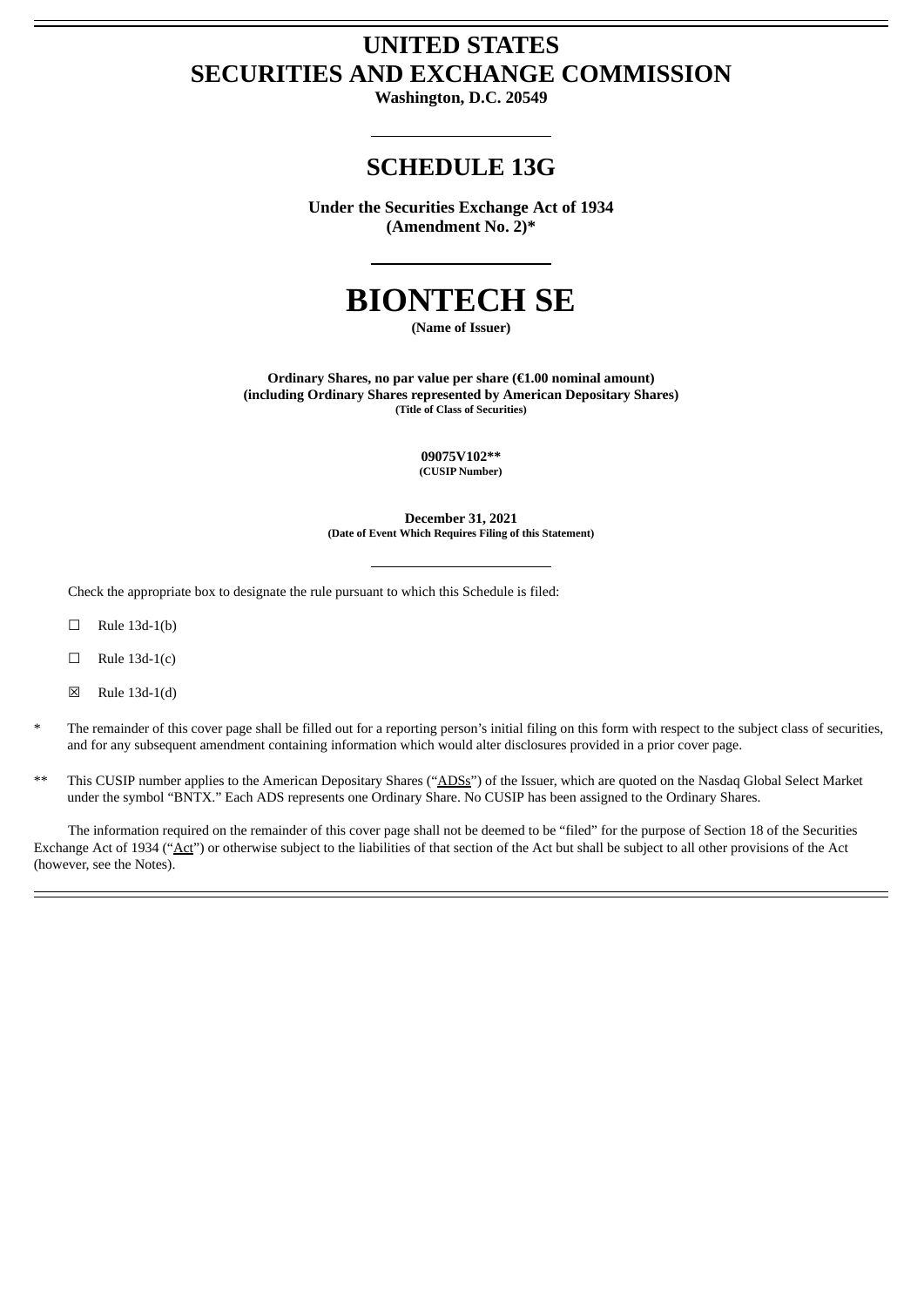## **SCHEDULE 13G**

#### **CUSIP No. 09075V102**

| $\mathbf{1}$                      | NAME OF REPORTING PERSONS                                           |   |                                                                                         |  |  |
|-----------------------------------|---------------------------------------------------------------------|---|-----------------------------------------------------------------------------------------|--|--|
|                                   | <b>ATHOS KG</b>                                                     |   |                                                                                         |  |  |
| $\overline{2}$                    | CHECK THE APPROPRIATE BOX IF A MEMBER OF A GROUP (See Instructions) |   |                                                                                         |  |  |
|                                   | (a) $\Box$<br>(b) $\Box$                                            |   |                                                                                         |  |  |
| $\overline{3}$                    | <b>SEC USE ONLY</b>                                                 |   |                                                                                         |  |  |
|                                   |                                                                     |   |                                                                                         |  |  |
| $\overline{4}$                    | CITIZENSHIP OR PLACE OF ORGANIZATION                                |   |                                                                                         |  |  |
|                                   | Germany                                                             |   |                                                                                         |  |  |
|                                   |                                                                     | 5 | <b>SOLE VOTING POWER</b>                                                                |  |  |
|                                   |                                                                     |   | $\overline{0}$                                                                          |  |  |
| <b>NUMBER OF</b><br><b>SHARES</b> |                                                                     | 6 | <b>SHARED VOTING POWER</b>                                                              |  |  |
|                                   | <b>BENEFICIALLY</b>                                                 |   |                                                                                         |  |  |
|                                   | <b>OWNED BY</b><br><b>EACH</b>                                      |   | 106,114,901                                                                             |  |  |
|                                   | <b>REPORTING</b>                                                    | 7 | SOLE DISPOSITIVE POWER                                                                  |  |  |
|                                   | <b>PERSON</b>                                                       |   | $\mathbf{0}$                                                                            |  |  |
|                                   | <b>WITH</b>                                                         | 8 | <b>SHARED DISPOSITIVE POWER</b>                                                         |  |  |
|                                   |                                                                     |   | 106,114,901                                                                             |  |  |
| 9                                 |                                                                     |   | AGGREGATE AMOUNT BENEFICIALLY OWNED BY EACH REPORTING PERSON                            |  |  |
|                                   |                                                                     |   |                                                                                         |  |  |
|                                   | 106,114,901                                                         |   | CHECK BOX IF THE AGGREGATE AMOUNT IN ROW (9) EXCLUDES CERTAIN SHARES (See Instructions) |  |  |
| 10                                |                                                                     |   |                                                                                         |  |  |
|                                   | $\Box$                                                              |   |                                                                                         |  |  |
| 11                                | PERCENT OF CLASS REPRESENTED BY AMOUNT IN ROW (9)                   |   |                                                                                         |  |  |
|                                   | 43.8%                                                               |   |                                                                                         |  |  |
| 12                                |                                                                     |   | TYPE OF REPORTING PERSON (See Instructions)                                             |  |  |
|                                   |                                                                     |   |                                                                                         |  |  |
|                                   | 00                                                                  |   |                                                                                         |  |  |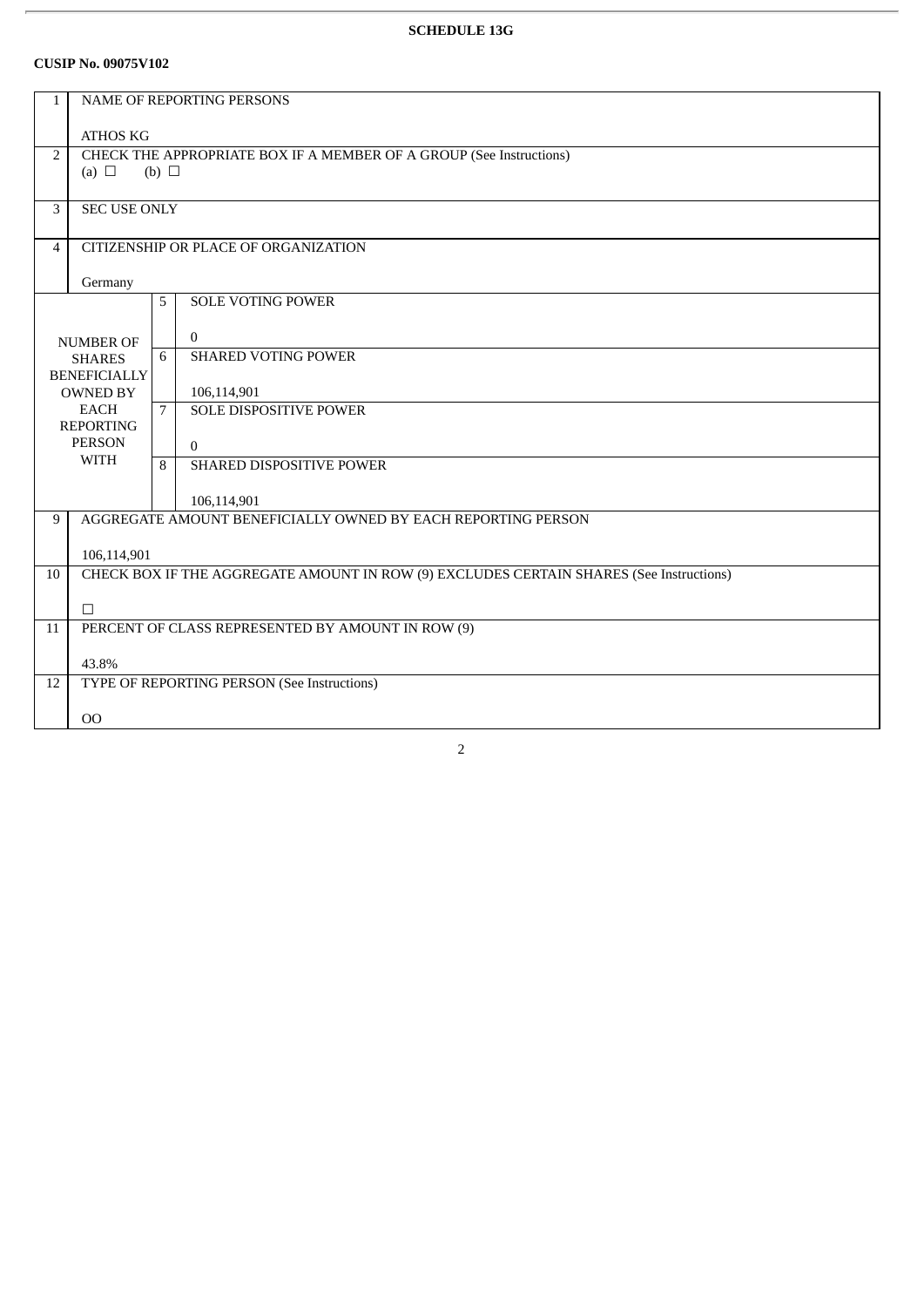## **SCHEDULE 13G**

#### **CUSIP No. 09075V102**

| $\mathbf{1}$                   | NAME OF REPORTING PERSONS                                           |   |                                                                                         |  |  |
|--------------------------------|---------------------------------------------------------------------|---|-----------------------------------------------------------------------------------------|--|--|
|                                | AT Impf GmbH                                                        |   |                                                                                         |  |  |
| $\overline{2}$                 | CHECK THE APPROPRIATE BOX IF A MEMBER OF A GROUP (See Instructions) |   |                                                                                         |  |  |
|                                | (a) $\Box$<br>(b) $\Box$                                            |   |                                                                                         |  |  |
| 3                              | <b>SEC USE ONLY</b>                                                 |   |                                                                                         |  |  |
| $\overline{4}$                 | CITIZENSHIP OR PLACE OF ORGANIZATION                                |   |                                                                                         |  |  |
|                                |                                                                     |   |                                                                                         |  |  |
|                                | Germany                                                             |   |                                                                                         |  |  |
|                                |                                                                     | 5 | <b>SOLE VOTING POWER</b>                                                                |  |  |
|                                | <b>NUMBER OF</b>                                                    |   | $\overline{0}$                                                                          |  |  |
| <b>SHARES</b>                  |                                                                     | 6 | <b>SHARED VOTING POWER</b>                                                              |  |  |
|                                | <b>BENEFICIALLY</b>                                                 |   |                                                                                         |  |  |
| <b>OWNED BY</b><br><b>EACH</b> |                                                                     | 7 | 106,114,901<br>SOLE DISPOSITIVE POWER                                                   |  |  |
|                                | <b>REPORTING</b>                                                    |   |                                                                                         |  |  |
|                                | <b>PERSON</b>                                                       |   | $\theta$                                                                                |  |  |
|                                | <b>WITH</b>                                                         | 8 | <b>SHARED DISPOSITIVE POWER</b>                                                         |  |  |
|                                |                                                                     |   | 106,114,901                                                                             |  |  |
| 9                              |                                                                     |   | AGGREGATE AMOUNT BENEFICIALLY OWNED BY EACH REPORTING PERSON                            |  |  |
|                                |                                                                     |   |                                                                                         |  |  |
|                                | 106,114,901                                                         |   |                                                                                         |  |  |
| 10                             |                                                                     |   | CHECK BOX IF THE AGGREGATE AMOUNT IN ROW (9) EXCLUDES CERTAIN SHARES (See Instructions) |  |  |
|                                | $\Box$                                                              |   |                                                                                         |  |  |
| 11                             | PERCENT OF CLASS REPRESENTED BY AMOUNT IN ROW (9)                   |   |                                                                                         |  |  |
|                                |                                                                     |   |                                                                                         |  |  |
| 12                             | 43.8%<br>TYPE OF REPORTING PERSON (See Instructions)                |   |                                                                                         |  |  |
|                                |                                                                     |   |                                                                                         |  |  |
|                                | 00                                                                  |   |                                                                                         |  |  |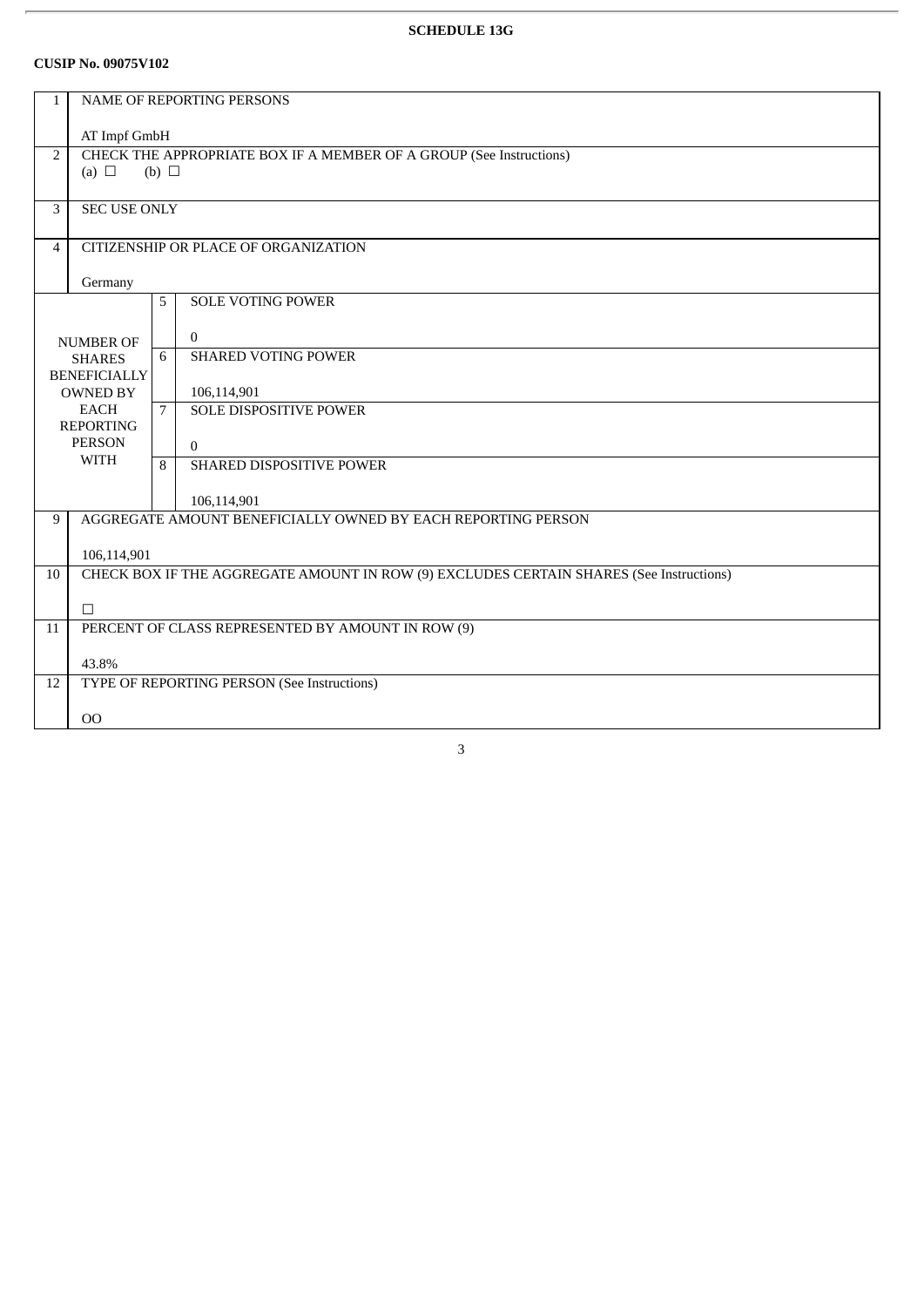## **SCHEDULE 13G**

#### **CUSIP No. 09075V102**

| $\mathbf{1}$   | NAME OF REPORTING PERSONS                                                                              |                 |                                 |  |  |
|----------------|--------------------------------------------------------------------------------------------------------|-----------------|---------------------------------|--|--|
|                | <b>Thomas Maier</b>                                                                                    |                 |                                 |  |  |
| 2              | CHECK THE APPROPRIATE BOX IF A MEMBER OF A GROUP (See Instructions)                                    |                 |                                 |  |  |
|                | (a) $\Box$                                                                                             | $(b)$ $\square$ |                                 |  |  |
| $\overline{3}$ | <b>SEC USE ONLY</b>                                                                                    |                 |                                 |  |  |
|                |                                                                                                        |                 |                                 |  |  |
| $\overline{4}$ | CITIZENSHIP OR PLACE OF ORGANIZATION                                                                   |                 |                                 |  |  |
|                | Germany                                                                                                |                 |                                 |  |  |
|                |                                                                                                        | 5               | <b>SOLE VOTING POWER</b>        |  |  |
|                | <b>NUMBER OF</b>                                                                                       |                 |                                 |  |  |
|                | <b>SHARES</b>                                                                                          | 6               | <b>SHARED VOTING POWER</b>      |  |  |
|                | <b>BENEFICIALLY</b><br><b>OWNED BY</b>                                                                 |                 | 106,116,051                     |  |  |
| <b>EACH</b>    |                                                                                                        | 7               | <b>SOLE DISPOSITIVE POWER</b>   |  |  |
|                | <b>REPORTING</b>                                                                                       |                 |                                 |  |  |
|                | <b>PERSON</b><br><b>WITH</b>                                                                           | 8               | <b>SHARED DISPOSITIVE POWER</b> |  |  |
|                |                                                                                                        |                 | 106,116,051                     |  |  |
| 9              | AGGREGATE AMOUNT BENEFICIALLY OWNED BY EACH REPORTING PERSON                                           |                 |                                 |  |  |
|                |                                                                                                        |                 |                                 |  |  |
| 10             | 106,116,051<br>CHECK BOX IF THE AGGREGATE AMOUNT IN ROW (9) EXCLUDES CERTAIN SHARES (See Instructions) |                 |                                 |  |  |
|                |                                                                                                        |                 |                                 |  |  |
|                | $\Box$                                                                                                 |                 |                                 |  |  |
| 11             | PERCENT OF CLASS REPRESENTED BY AMOUNT IN ROW (9)                                                      |                 |                                 |  |  |
|                | 43.8%                                                                                                  |                 |                                 |  |  |
| 12             | TYPE OF REPORTING PERSON (See Instructions)                                                            |                 |                                 |  |  |
|                |                                                                                                        |                 |                                 |  |  |
|                | IN                                                                                                     |                 |                                 |  |  |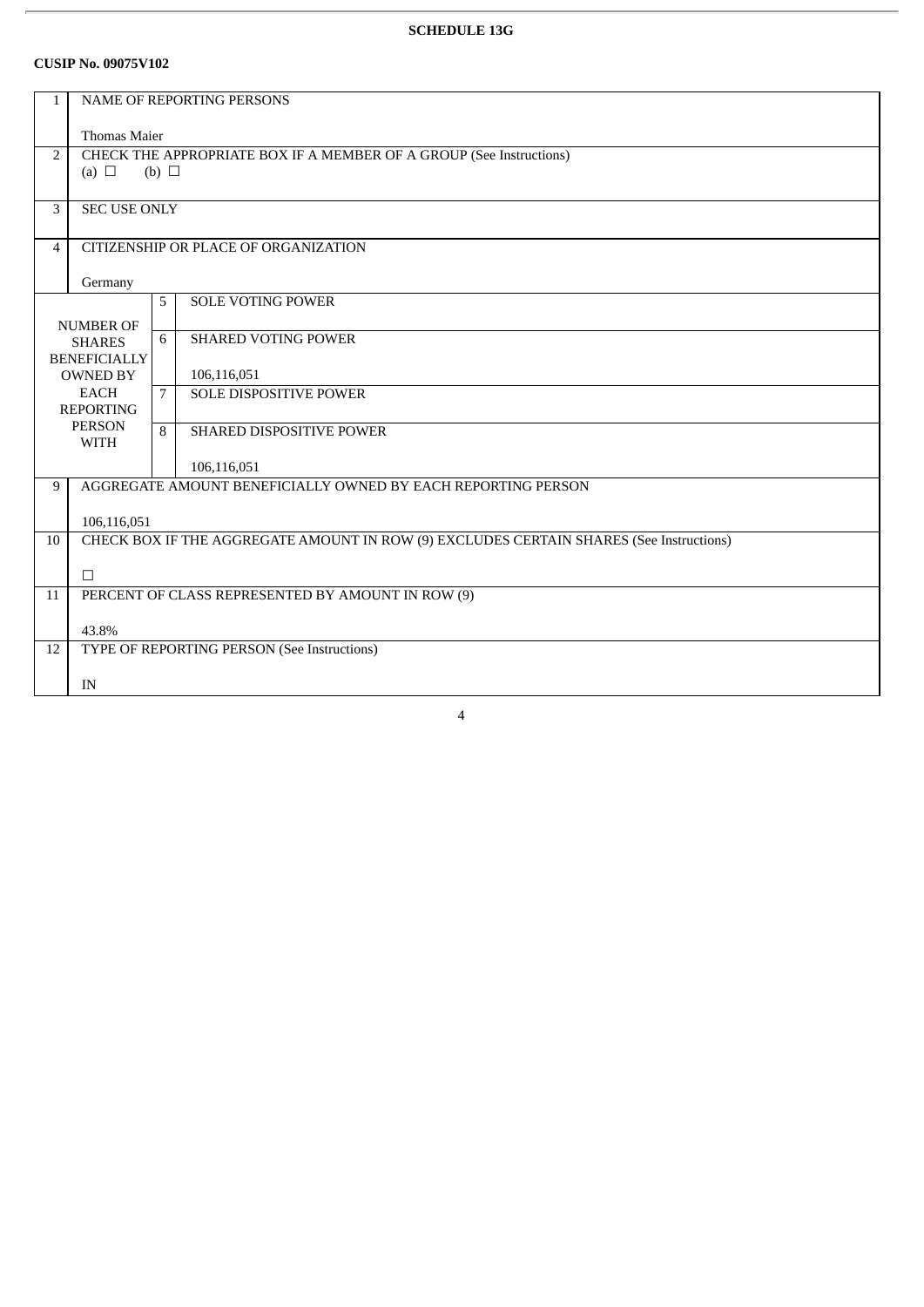| Item $1(a)$ | Name of Issuer.                                                                                                                                                                                                                                                                                                                                                                                                                                                                                                                                                                                                                                                                                                                                                             |
|-------------|-----------------------------------------------------------------------------------------------------------------------------------------------------------------------------------------------------------------------------------------------------------------------------------------------------------------------------------------------------------------------------------------------------------------------------------------------------------------------------------------------------------------------------------------------------------------------------------------------------------------------------------------------------------------------------------------------------------------------------------------------------------------------------|
|             | The name of the issuer is BioNTech SE (the "Issuer").                                                                                                                                                                                                                                                                                                                                                                                                                                                                                                                                                                                                                                                                                                                       |
| Item $1(b)$ | <b>Address of Issuer's Principal Executive Offices.</b>                                                                                                                                                                                                                                                                                                                                                                                                                                                                                                                                                                                                                                                                                                                     |
|             | The Issuer's principal executive office is located at An der Goldgrube 12, D-55131 Mainz, Germany.                                                                                                                                                                                                                                                                                                                                                                                                                                                                                                                                                                                                                                                                          |
| Item $2(a)$ | <b>Name of Person Filing.</b><br>This Amendment No. 2 to Schedule 13G is being jointly filed by ATHOS KG, AT Impf GmbH and Thomas Maier, each of the<br>foregoing, a "Reporting Person," and collectively, the "Reporting Persons". The sole member of AT Impf GmbH is ATHOS KG<br>and, as a result, ATHOS KG is deemed to be the beneficial owner of the securities held by AT Impf GmbH. Thomas Maier is the<br>general partner (komplementär) of ATHOS KG. Helmut Jeggle, who previously jointly filed the Schedule 13G and Amendment<br>No. 1 to Schedule 13G with the Reporting Persons, is no longer a general partner (komplementär) of ATHOS KG. The limited<br>partners (kommanditisten) of ATHOS KG are members of the families of Thomas and Andreas Strüngmann. |
|             | The Reporting Persons have entered into a Joint Filing Agreement, dated February 11, 2022, which is attached as Exhibit 1 hereto,<br>pursuant to which the Reporting Persons have agreed to file this statement jointly in accordance with the provisions of Rule<br>$13d-1(k)(1)$ under the Act.                                                                                                                                                                                                                                                                                                                                                                                                                                                                           |
| Item $2(b)$ | <b>Address of Principal Business Office or, if none, Residence.</b>                                                                                                                                                                                                                                                                                                                                                                                                                                                                                                                                                                                                                                                                                                         |
|             | The address of the principal business office of each of the Reporting Persons is Bergfeldstraße 9<br>83607 Holzkirchen.                                                                                                                                                                                                                                                                                                                                                                                                                                                                                                                                                                                                                                                     |
| Item $2(c)$ | Citizenship.                                                                                                                                                                                                                                                                                                                                                                                                                                                                                                                                                                                                                                                                                                                                                                |
|             | ATHOS KG is a German limited partnership (Kommanditgesellschaft); AT Impf GmbH is a German limited liability company<br>(Gesellschaft mit beschränkter Haftung); and Mr. Maier is a citizen of Germany.                                                                                                                                                                                                                                                                                                                                                                                                                                                                                                                                                                     |
| Item $2(d)$ | <b>Title of Class of Securities.</b>                                                                                                                                                                                                                                                                                                                                                                                                                                                                                                                                                                                                                                                                                                                                        |
|             | Ordinary Shares, no par value per share $(E1.00$ nominal amount) (including Ordinary Shares represented by American Depositary<br>Shares).                                                                                                                                                                                                                                                                                                                                                                                                                                                                                                                                                                                                                                  |
| Item $2(e)$ | <b>CUSIP No.</b>                                                                                                                                                                                                                                                                                                                                                                                                                                                                                                                                                                                                                                                                                                                                                            |
|             | 09075V102 (This CUSIP number applies to the American Depositary Shares ("ADSs") of the Issuer, which are quoted on the<br>Nasdaq Global Select Market under the symbol "BNTX." Each ADS represents one Ordinary Share. No CUSIP has been assigned<br>to the Ordinary Shares.)                                                                                                                                                                                                                                                                                                                                                                                                                                                                                               |
| Item 3      | If this statement is filed pursuant to Rules 13d-1(b), or 13d-2(b), check whether the person filing is a:                                                                                                                                                                                                                                                                                                                                                                                                                                                                                                                                                                                                                                                                   |
|             | Not applicable.                                                                                                                                                                                                                                                                                                                                                                                                                                                                                                                                                                                                                                                                                                                                                             |
| Item 4      | Ownership.                                                                                                                                                                                                                                                                                                                                                                                                                                                                                                                                                                                                                                                                                                                                                                  |
|             | Provide the following information regarding the aggregate number and percentage of the class of securities of the issuer identified<br>in Item 1.                                                                                                                                                                                                                                                                                                                                                                                                                                                                                                                                                                                                                           |
|             |                                                                                                                                                                                                                                                                                                                                                                                                                                                                                                                                                                                                                                                                                                                                                                             |

(a) Amount beneficially owned: See the responses to Item 9 on the attached cover pages.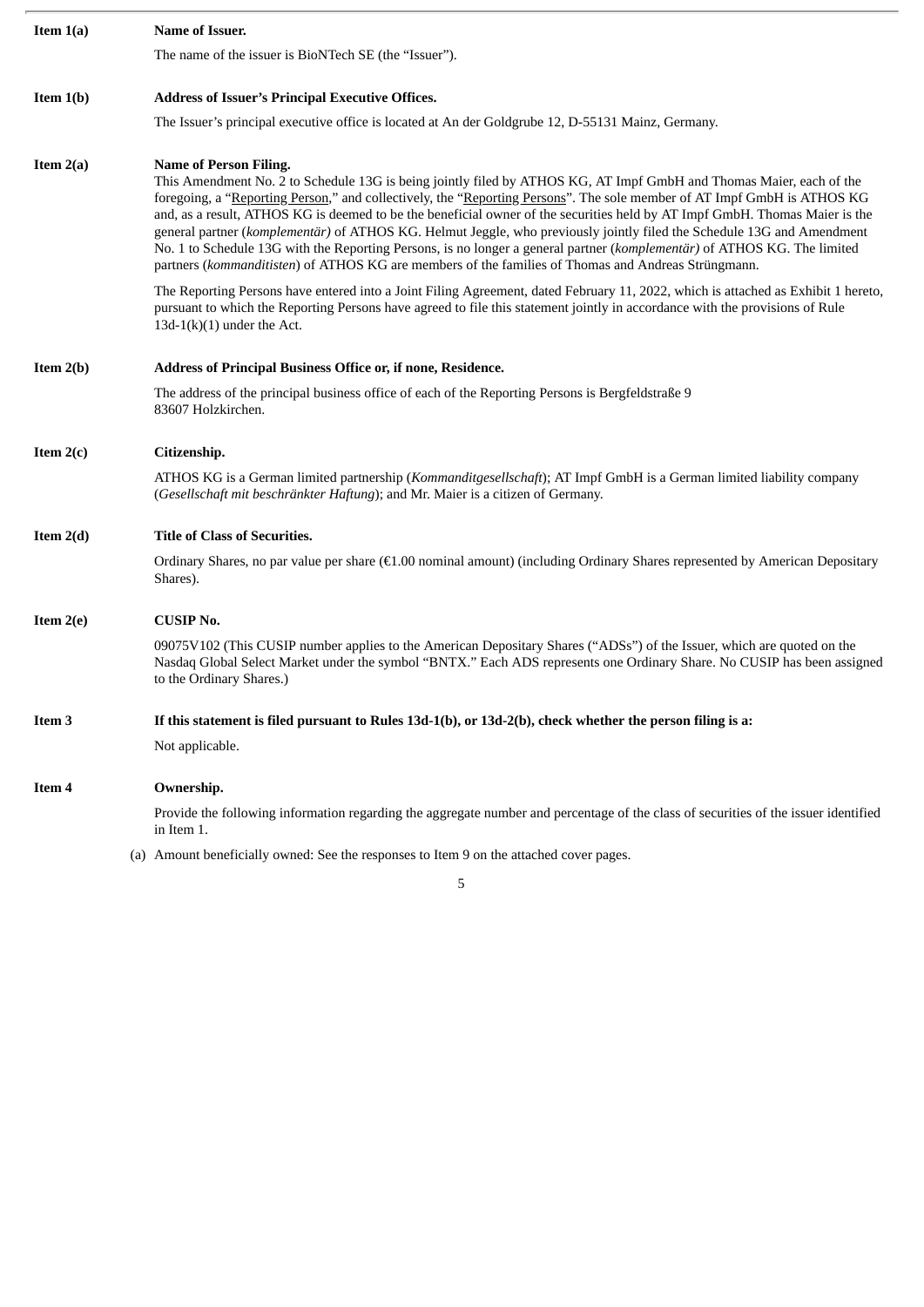| (b)     | Percent of class: See the responses to Item 11 on the attached cover pages, which were calculated based on 242,516,955 shares of<br>the Issuer's common stock outstanding as of September 30, 2021, as reported by the Issuer in its Form 6-K filed with the Securities<br>and Exchange Commission on November 9, 2021. |
|---------|-------------------------------------------------------------------------------------------------------------------------------------------------------------------------------------------------------------------------------------------------------------------------------------------------------------------------|
| (c)     | Number of shares as to which such person has:                                                                                                                                                                                                                                                                           |
|         | (i) Sole power to vote or direct the vote: See the responses to Item 5 on the attached cover pages.                                                                                                                                                                                                                     |
|         | (ii) Shared power to vote or direct the vote: See the responses to Item 6 on the attached cover pages.                                                                                                                                                                                                                  |
|         | (iii) Sole power to dispose or direct the disposition: See the responses to Item 7 on the attached cover pages.                                                                                                                                                                                                         |
|         | (iv) Shared power to dispose or direct the disposition: See the responses to Item 8 on the attached cover pages.                                                                                                                                                                                                        |
| Item 5  | Ownership of Five Percent or Less of a Class.                                                                                                                                                                                                                                                                           |
|         | If this statement is being filed to report the fact that as of the date hereof each of the Reporting Persons has ceased to be the<br>beneficial owner of more than five percent of the class of securities, check the following $\Box$ .                                                                                |
| Item 6  | Ownership of More Than Five Percent on Behalf of Another Person.                                                                                                                                                                                                                                                        |
|         | See responses to Item 2(a) and Item 4.                                                                                                                                                                                                                                                                                  |
| Item 7  | Identification and Classification of the Subsidiary Which Acquired the Security Being Reported on by the Parent Holding<br><b>Company or Control Person.</b>                                                                                                                                                            |
|         | See responses to Item 2(a) and Item 4.                                                                                                                                                                                                                                                                                  |
| Item 8  | Identification and Classification of Members of the Group.                                                                                                                                                                                                                                                              |
|         | Not applicable.                                                                                                                                                                                                                                                                                                         |
| Item 9  | <b>Notice of Dissolution of Group.</b>                                                                                                                                                                                                                                                                                  |
|         | Not applicable.                                                                                                                                                                                                                                                                                                         |
| Item 10 | <b>Certifications.</b>                                                                                                                                                                                                                                                                                                  |
|         | Not applicable.                                                                                                                                                                                                                                                                                                         |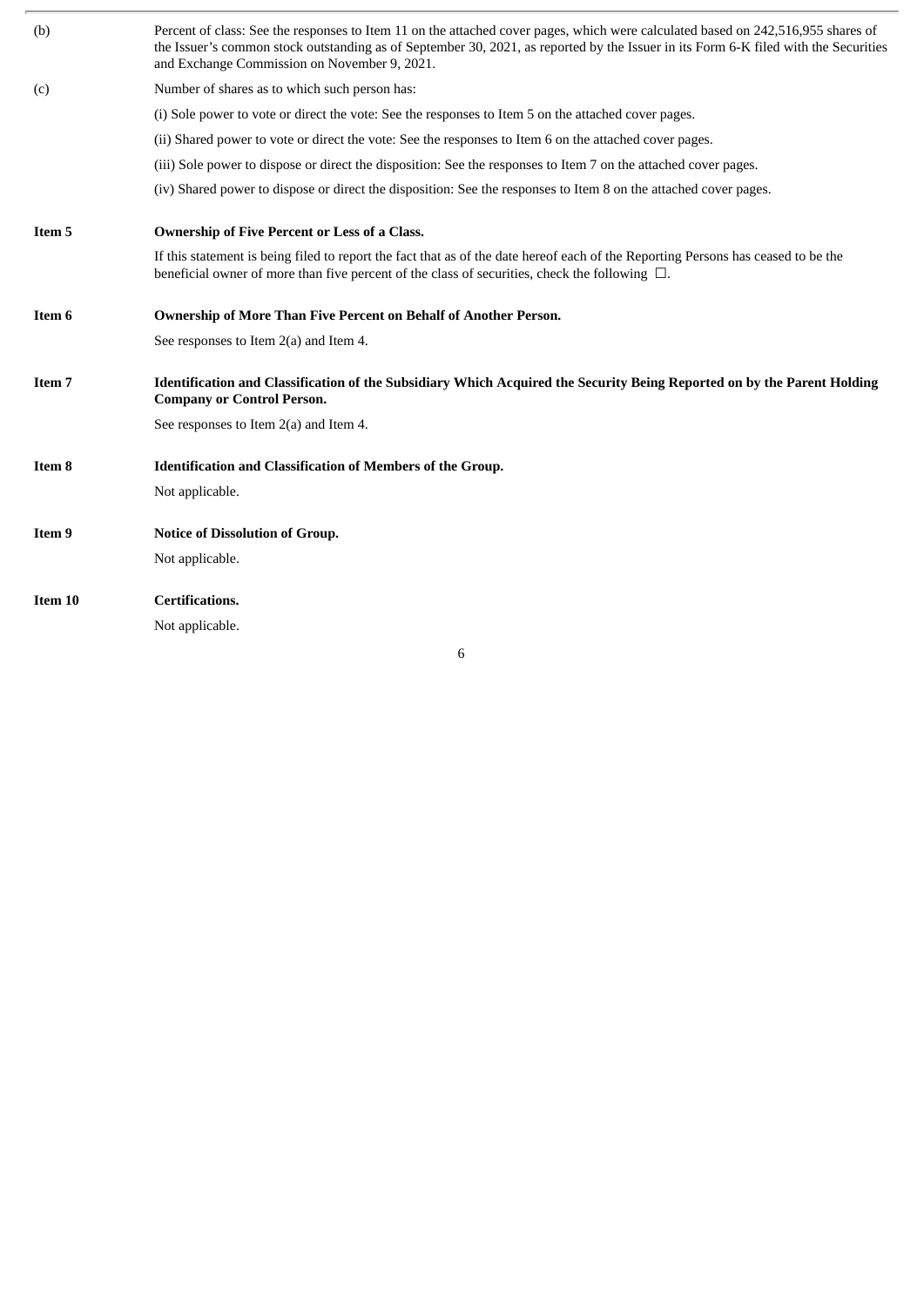#### **SIGNATURE**

After reasonable inquiry and to the best of each of the undersigned's knowledge and belief, each of the undersigned certifies that the information set forth in this statement is true, complete and correct.

| Date: February 11, 2022 | <b>ATHOS KG</b>                                                                           |
|-------------------------|-------------------------------------------------------------------------------------------|
|                         | /s/ Thomas Maier<br>By:<br>Name: Thomas Maier<br>Title: Authorized Signatory              |
|                         | /s/ Stephan Sperber<br>By:<br>Name: Stephan Sperber<br><b>Title: Authorized Signatory</b> |
| Date: February 11, 2022 | AT IMPF GMBH                                                                              |
|                         | /s/ Thomas Maier<br>By:<br>Name: Thomas Maier<br>Title: Authorized Signatory              |
|                         | By: /s/ Stephan Sperber<br>Name: Stephan Sperber<br>Title: Authorized Signatory           |
| Date: February 11, 2022 | <b>THOMAS MAIER</b>                                                                       |
|                         | /s/ Thomas Maier                                                                          |